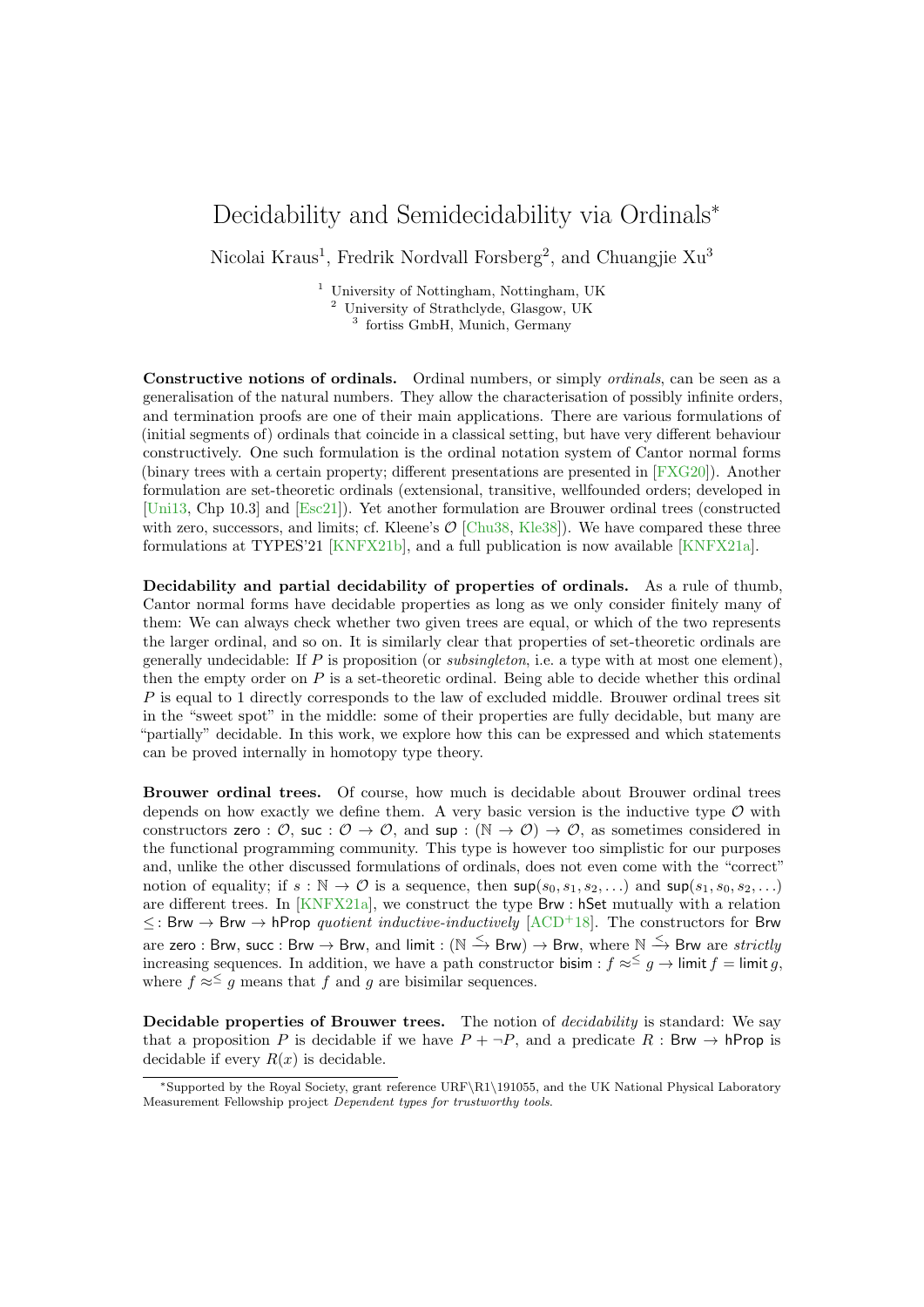Decidability and Semidecidability via Ordinals N. Kraus, F. Nordvall Forsberg, and C. Xu

**Lemma 1.** It is decidable whether  $x$ : Brw is finite, i.e. whether it is in the image of the obvious  $map \ N \rightarrow$  Brw. If n is a finite ordinal, then equality with n and comparisons with n are decidable; *i.e. the predicates*  $(0, -n)$ ,  $(0, -n)$ , and  $(0, -n)$  are decidable. Similarly, the predicates  $(0, -\infty)$ and  $($   $>$   $\omega$ ) are decidable.

Proof. This is a consequence of the fact that Brw satisfies the classification property of [\[KNFX21a\]](#page-2-6): For a given ordinal, we can check whether it is zero, a successor, or a limit, and a limit cannot be finite. Note that this argument crucially relies on the fact that our limit constructor takes strictly increasing sequences as argument. Without this requirement, all of the properties mentioned in the lemma would be incorrect.

Note that, while  $($ - $\geq \omega)$  is decidable, being able to decide  $($ - $> \omega)$  is equivalent to LPO, which states:  $\forall f : \mathbb{N} \to \mathbf{2}.(\exists n.f_n = 1) \vee (\forall n.f_n = 0).$ 

Partial decidability. While internal decidability is standard, other notions of synthetic computability theory (cf. [\[BR87,](#page-2-8) [Bau06,](#page-2-9) [FKS19\]](#page-2-10)) are not used as much. In our work, we consider three formulations of partial decidability. Let P be a proposition:

- 1. We say that P is *semidecidable* if  $\exists \alpha : \mathbb{N} \to \text{Bool}$ .  $(\exists i. \alpha_i = 1) \leftrightarrow P$ . This definition is due to Bauer [\[Bau06\]](#page-2-9) (see also [\[EK17,](#page-2-11) [FLWD](#page-2-12)<sup>+</sup>18, [dJ22\]](#page-2-13)).
- 2. Using the free  $\omega$ -complete partial order on the unit type [\[ADK17\]](#page-2-14), equivalent to the Sierpinski type  $S$  [\[Vel17,](#page-2-15) [CUV19\]](#page-2-16), one can define P to be Sierpinski-semidecidable if  $\exists s : \mathcal{S}.(s = \top) \leftrightarrow P$ . This notion of semidecidability has been used by Gilbert [\[Gil17\]](#page-2-17).
- 3. If x : Brw is an ordinal, we can say that P can be decided in x steps if  $\exists y : Brw.(y > x) \leftrightarrow P$ .

**Lemma 2.** P is semidecidable if and only if it can be decided in  $\omega$  steps. If P is semidecidable, then it is also Sierpinski-semidecidable.

*Proof.* It is easy to translate between *semidecidable* and *decidable in*  $\omega$  *steps*. Given a binary sequence  $\alpha$ , we define an increasing sequence  $f : \mathbb{N} \to \mathsf{Brw}$  by  $f_0 \equiv \mathsf{zero}, f_{n+1} \equiv f_n + \omega^{\alpha_n}$ . Similarly, given x: Brw, we define a binary sequence  $\alpha$  as follows: if x is finite, then  $\alpha$  is constantly 0. Otherwise, if x is a successor (and infinite),  $\alpha$  is constantly 1. The remaining case is that x is limit(f). If  $f_n$  is finite, we define  $\alpha_n$  to be 0, else 1. In both cases, we have  $(\exists i \cdot \alpha_i = 1) \leftrightarrow (x > \omega).$ 

In the same way, given a binary sequence  $\alpha$ , we immediately get s: S by taking the least upper bound of  $\alpha$ .  $\Box$ 

A problem that may separate semidecidability and Sierpinski-semidecidability is the following:

**Proposition 3.** Given x : Brw and n, k : N, it is Sierpinski-semidecidable whether  $x > \omega \cdot n + k$ .

*Proof.* We define  $s_{\omega \cdot n+k}(x)$ : S by induction on x and transfinite induction on  $\omega \cdot n+k$ . The most interesting case is  $s_{\omega \cdot (n+1)}(\text{limit}(f))$ , which we define as the least upper bound of the sequence  $i \mapsto s_{\omega \cdot n}(f_i)$ . This uses that the limit of a sequence f is, for any i, at least  $f_i + \omega$ .  $\Box$ 

We expect, but have not proved, that  $x > \omega \cdot n + k$  cannot be decided in  $\omega$  steps. Finally, we give examples for properties that are decidable in a number of steps different from  $\omega$ :

**Proposition 4.** The following three statements are equivalent: (1) P is decidable; (2) P is decidable in 0 steps; (3)  $P$  is decidable in a finite number of steps.  $\Box$ 

**Proposition 5.** The twin prime conjecture is decidable in  $\omega^3$  steps. More generally, if  $P : \mathbb{N} \to$ hProp is semidecidable and  $P(n + 1)$  implies  $P(n)$ , then  $\forall n.P(n)$  is decidable in  $\omega^3$  steps.

In the future, we hope to explore internal semidecidability and its applications further.